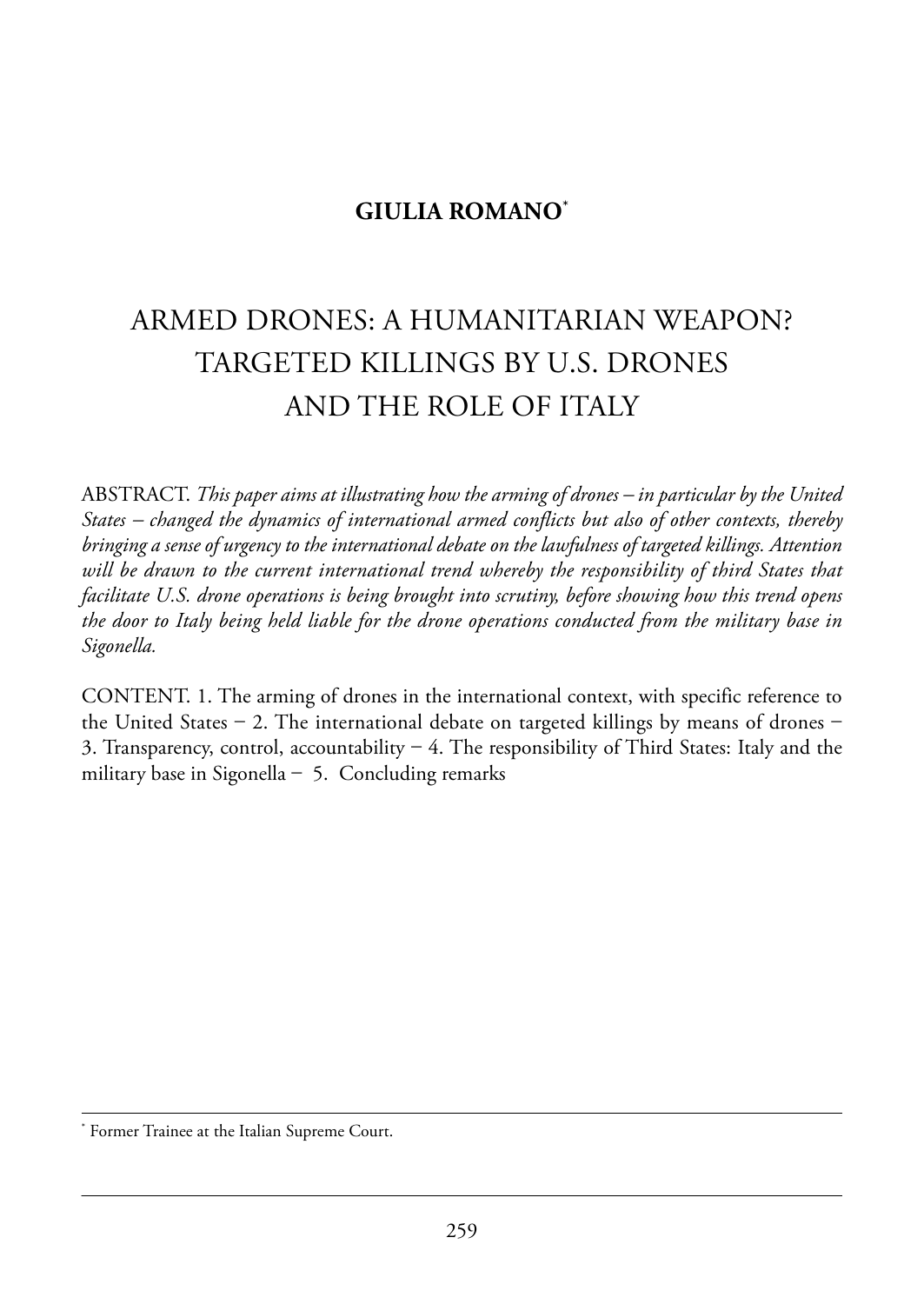## *1. The arming of drones in the international context, with specific reference to the United States*

As part of the "Global war on Terrorism" launched by the United States (U.S.) in the wake of 9/11, the use of Unmanned Aerial Vehicles (UAVs), also known as drones, has gained an ever-increasing strategic relevance in surveillance and combat operations.<sup>1</sup> Drones are aircrafts without a human pilot on board that can be controlled by an operator on the ground or follow prearranged flight plans along specific Gps coordinates.

Initially, drones have been – and continue to be – used for security and intelligence activities by various government agencies. However, over time, States have been using this technology in military operations, mainly in the context of armed conflicts, but not limited to them.

Indeed, drones have been armed and used to commit targeted killings as part of armed conflicts, international police and counter-terrorism operations, in particular by the U.S.<sup>2</sup> The expression "Targeted killings" refers to the deliberate use of lethal force by a subject of international law (not necessarily a State) against another subject that has been pre-identified as a target.

While it is true that the United States are the country with the greatest number of armed drones, numerous other States possess such weapons or plan to acquire them. The reason is that the characteristics of this technology make it very appealing for use in military and international police operations.<sup>3</sup> Due to unprecedented capacities in terms of autonomy, range and persistence, drones are capable of operating on the battlefield better than humans and, most of all, in their stead. Operations are, in fact, entirely managed from military bases miles away from the site of the attack, in another

<sup>1</sup> For example, according to Jane's Markets Forecast, the 10 countries that spend the most on drones were expected to spend a total of \$ 8 billion on combat drones in 2019, <www.theguardian.com/news/2019/nov/18/killerdrones-how-many-uav-predator-reaper>.

<sup>2</sup> C. meloni, *Sulla (il)legittimità degli omicidi mirati mediante i droni e i possibili ricorsi alle corti*, in *Droni Militari: Proliferazione o controllo?, Research Report*, Istituto di Ricerche Istituzionali IRIAD, Roma, volume 4, 2017.

<sup>3</sup> for further developments, see f. flamini, *La corsa agli armamenti. L'uso della forza e i droni armati. Il rapporto Italia-NATO*, *IRIAD Review*, volume 6, 2018.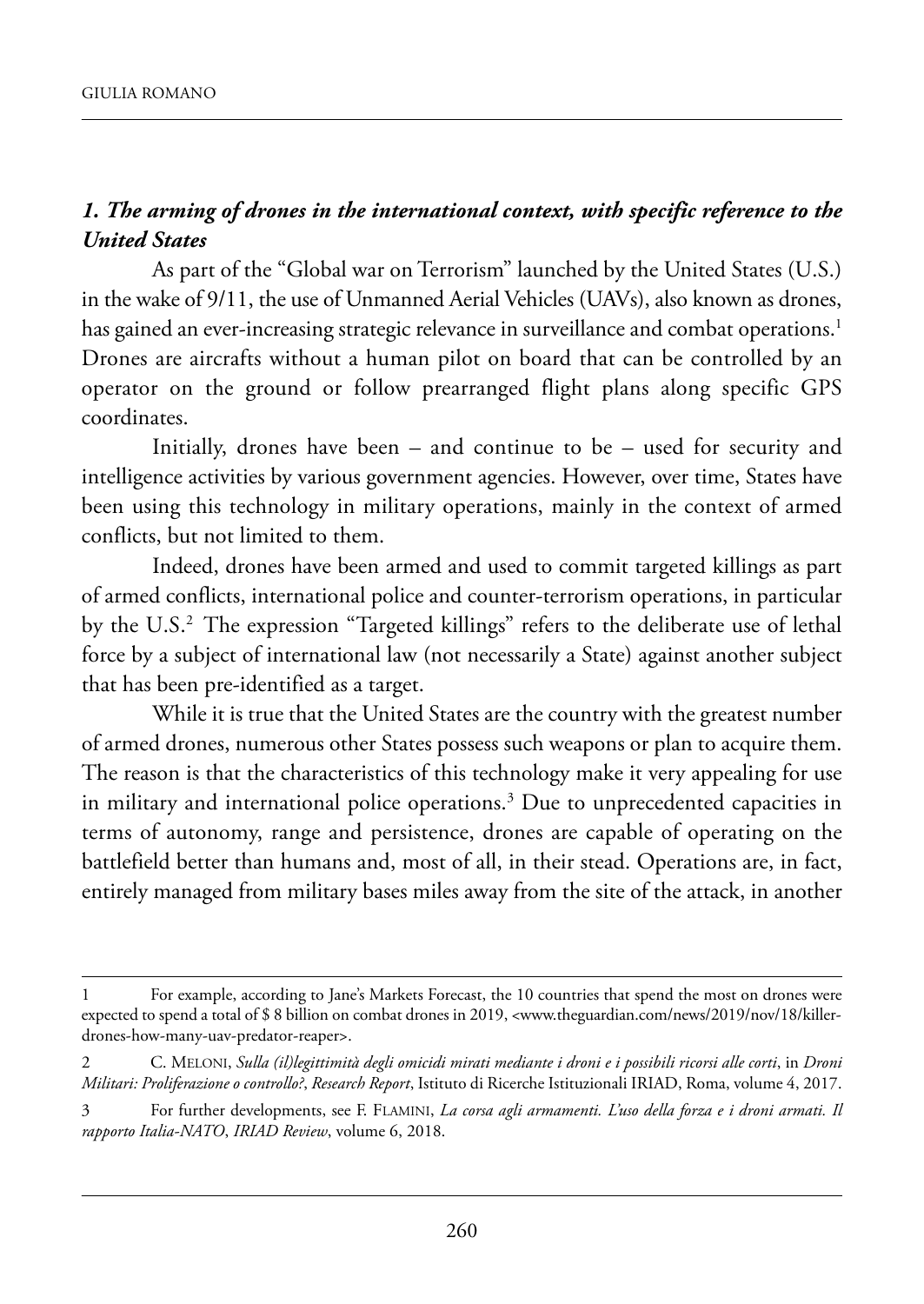country. There are other advantages as well: drones are lighter and more agile than traditional combat aircrafts and can fly over an area for long periods of time in search of a suspected terrorist, for example. Their built-in camera allows operators to identify their target before striking it and allows for a more accurate understanding of the situation on the ground, at least in theory. By removing the need for a human to directly engage in the act of killing, it is therefore easy to understand how this technology completely changes the dynamics of targeted killings. Due to their numerous advantages, above all precisely the absence of risk for the military personnel involved and the efficiency of those attacks, some proponents of the use of drones in counterterrorism operations have even gone as far as to call them "humanitarian weapons".<sup>4</sup>

### *2. The international debate on targeted killings by means of drones*

Despite the above considerations, the use of armed drones  $-$  in particular by the U.S.  $-$  in order to commit targeted killings is at the center of a heated global debate, which spans political, moral and legal dimensions. The last one is the most relevant to this essay.

The concept of targeted killing is not new in the field of criminal law; it predates the use of drones. nevertheless, the use of armed drones has significantly decreased the human and economic cost of such operations, therefore facilitating their multiplication. The impact of drones on the concept of targeted killings can therefore be said to be more quantitative than qualitative and made it more urgent to debate the legitimacy of targeted killings, as they have long been the object of international case law and doctrine that have sought to delineate, as precisely as possible, strict margins of legitimacy for those operations.

From the legal point of view, the use made by the U.S. of armed drones in counterterrorism operations poses several problems. in fact, these operations are attacks based on an extreme personalization of the enemy, due to the fact that they are conducted on the basis of kill lists personally approved by the President of the United

4 see G. ChamaYou, *A Theory of the Drone*, new York, the new press, 2015, pp. 135-139.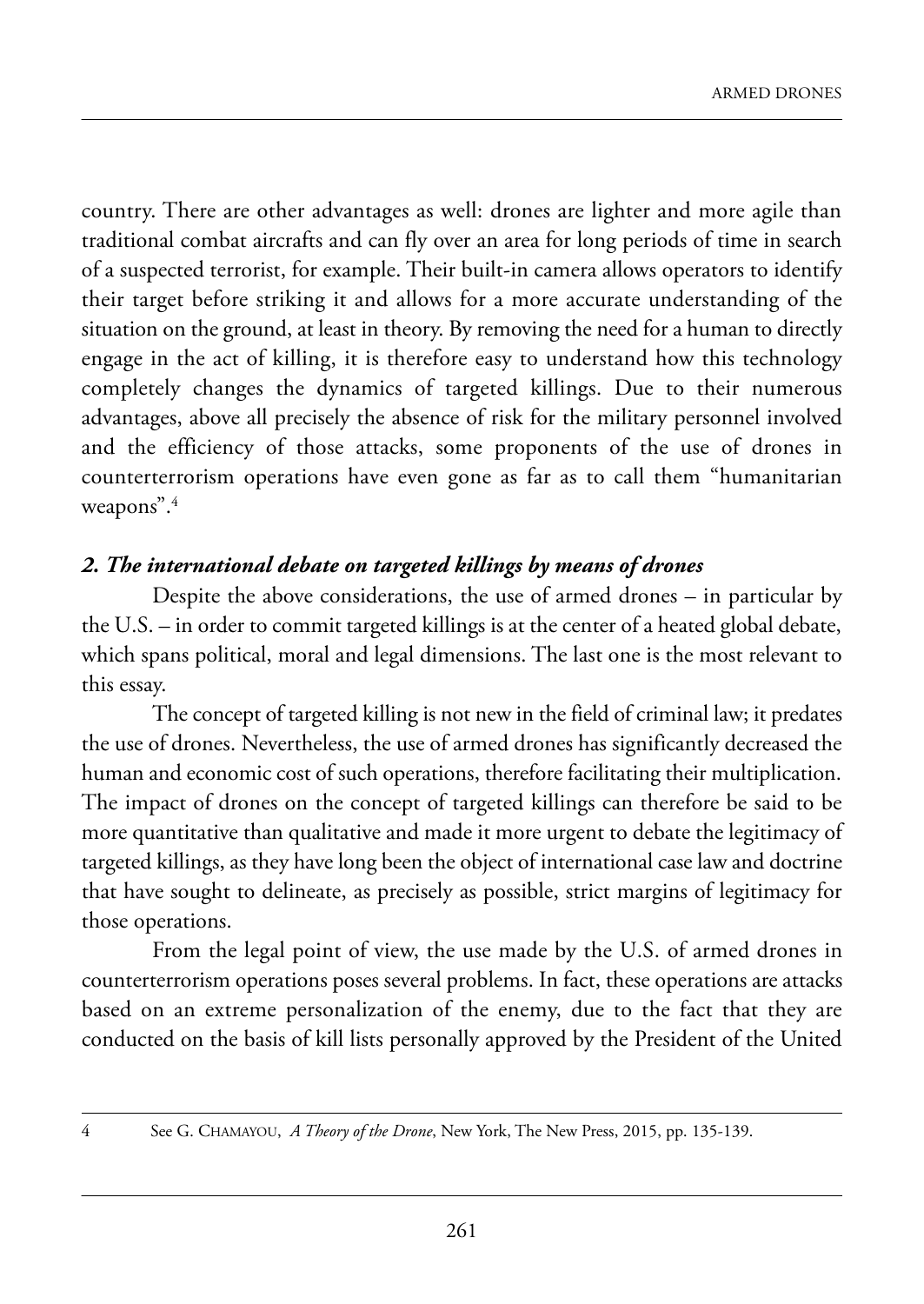states. targeted killings are conducted in heterogeneous contexts (afghanistan, pakistan, syria, Yemen, somalia, iraq, libya) that range from fully fledged armed conflicts to situations of grave internal instability as well as situations that fall outside armed conflicts such as international police or counterterrorism operations.

The militarization of terrorist activity has seen American doctrine qualify terrorist attacks as "acts of war", allowing the legality of counterterrorism operations to be assessed in light of international humanitarian law (ihl) rules (which allow for greater freedom in the use of force). However, this qualification has been, and continues to be, widely criticized from a doctrinal perspective, almost unanimously. Yet, if ihl does not apply, then in operations where the U.S. drone conducts a drone strike in another country outside the context of armed conflict, its legality must be assessed against criminal law and international human rights law.<sup>5</sup> What is legal in wartime may not be so in peacetime. Moreover, an important element to note is that counterterrorism operations involving drone strikes are often conducted by intelligence services, particularly the CIA, which is not part of the military. This makes a crucial difference as such bodies are not recognized as combatants by IHL. In any case, targeted killings by means of armed drones, if they were already hardly compatible with the law of armed conflicts (under certain conditions), are also highly questionable from the point of view of Human Rights law.<sup>6</sup>

Outside the context of armed conflicts, the criteria for a targeted killing to be lawful are set by Human Rights law, which poses stringent conditions for States to use lethal force in a deliberate and premeditated way: the operation needs to have a punitive goal, its objective needs to be the protection of human lives and it needs to be used as last resort.

On the other hand, in the case of armed conflicts, such targeted killings nonetheless raise doubts as regards their legitimacy. indeed, it is necessary to assess

<sup>5</sup> C. meloni, *Sulla (il)legittimità degli omicidi mirati mediante i droni e i possibili ricorsi alle corti*, in *Droni Militari: Proliferazione o controllo?*, 2017.

<sup>6</sup> Joint Committee on human riGhts, *The Government's policy on the use of drones for targeted killing*, *HC 574, HL Paper 141, 10 May 2016; J. DEHN, Targeted Killing, Human Rights and Ungoverned Spaces: Considering Territorial State Human Rights Obligations*, *Harv. Int'l L.J*., 84, 2013.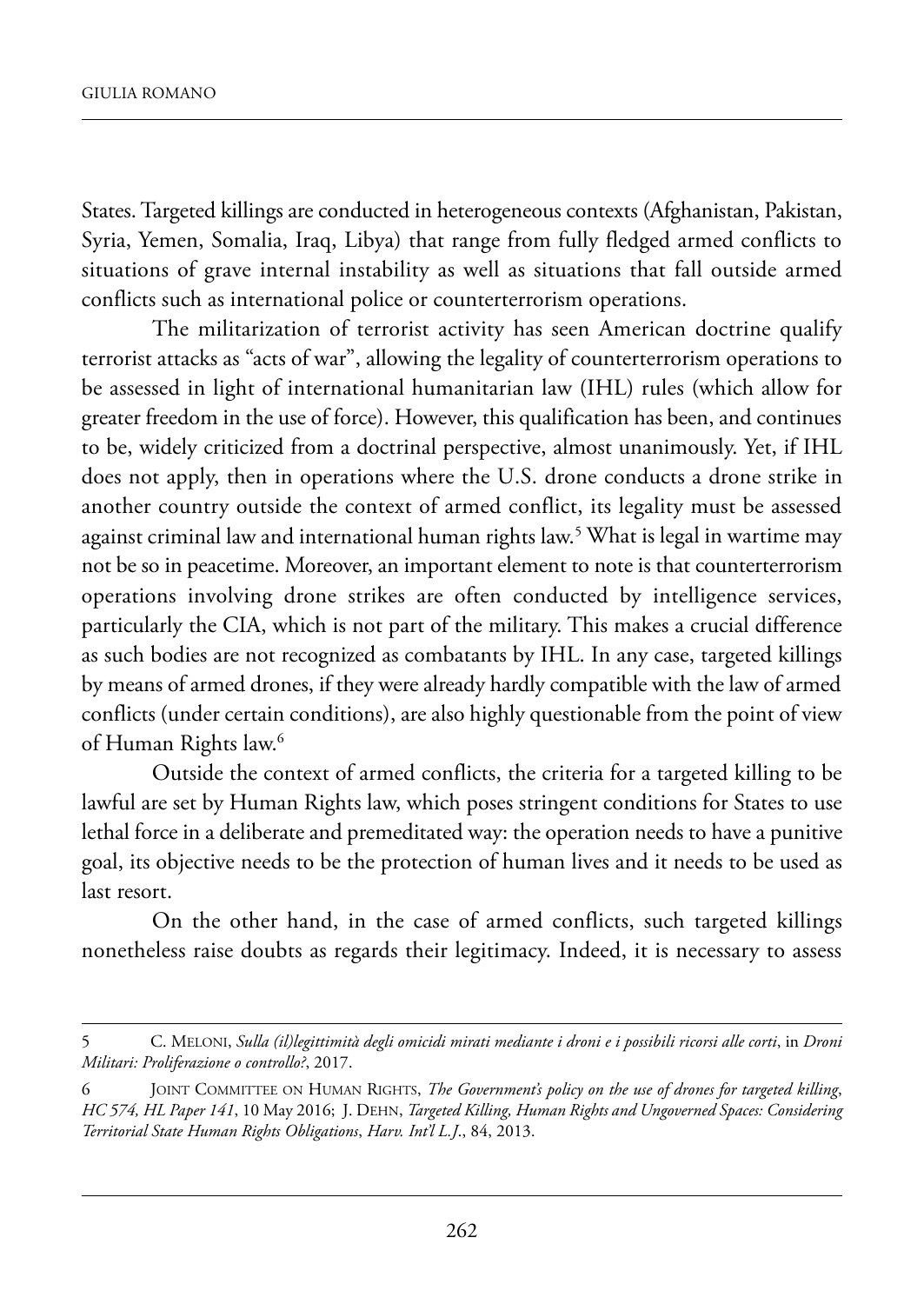whether they respect the principles of distinction, military necessity and proportion. Above all, as strongly stated by the European Court of Human Rights, the protection of Human Rights (*in primis* the right to life) does not cease in wartime. Breaches of the abovementioned principles of international law and large-scale violations of Human Rights can even make targeted killings qualify as war crimes or crimes against humanity, provided that the conditions are met. This sheds some light on the reasons why an almost unanimous international doctrine considers targeted killings through the use of armed drones as unlawful, *tout court*, under IHL, international human rights law and international criminal law.7 This thesis has been further confirmed by the UN Human Rights Committee.

One could affirm that the problem is less about armed drones than about targeted killings and, incidentally, shooting a missile with a drone would be equivalent, from the legal point of view, to shooting it from any other type of aircraft, $^8$  at least in theory. However, targeted killings by the means of armed drones present peculiarities susceptible to generate greater general concern.<sup>9</sup> First of all, drones can generate a socalled "PlayStation Mentality" (detachment from remotely controlled actions) as well as an "all or nothing" logic because, when using a drone, one can only shoot – and kill – the target; one cannot capture it. Above all, one of the greatest problems with such operations is that «the idea of hyper-precision air strikes that only kill terrorist militants and enemy fighters is an illusion».<sup>10</sup>

Indeed, numerous civilians have been killed in supposedly targeted drone strikes

<sup>7</sup> For further developments, see P. HAMILL, *Is it murder? The ethics and legality of drone strikes*, *Learned Friends Conference*, 16 September 2015; M. RAMSDEN, *Assessing U.S. Targeted Killings Under An International Human Rights Law Framework, Groningen Journal of International Law*, 1/1, 2013; F. ROSEN, *Extremely Stealthy and Incredibly Close: Drones, Control and Legal Responsibility, Journal of Conflict & Security Law*, Oxford University Press, 2013.

<sup>8</sup> P. ALSTON, *Addendum-Study on targeted killings*, *Report of the Special Rapporteur on extrajudicial, summary or arbitrary executions*, United Nations Human Rights Council, 28 maggio 2010, UN Doc. A/HRC/14/ 24/Add.6, paragraph 79 («[…] a missile fired from a drone is no different from any other commonly used weapon, including a gun fired by a soldier or a helicopter or gunship that fires missiles»).

<sup>9</sup> For further developments, see M. DE GROOF, *Death from the Sky: International Legal and Practical Issues on the Use of Armed Drones*, in A. ZAVRŠNIK, *Drones and Unmanned Aerial Systems*, Springer International Publishing, 2016, pp. 131-156.

<sup>10</sup> C. WOODS, *Director at Airwars*, UK, [<http://www.youtube.com/watch?v=MYWwFnaFVOM>.](https://www.youtube.com/watch?v=MYWwFnaFVOM)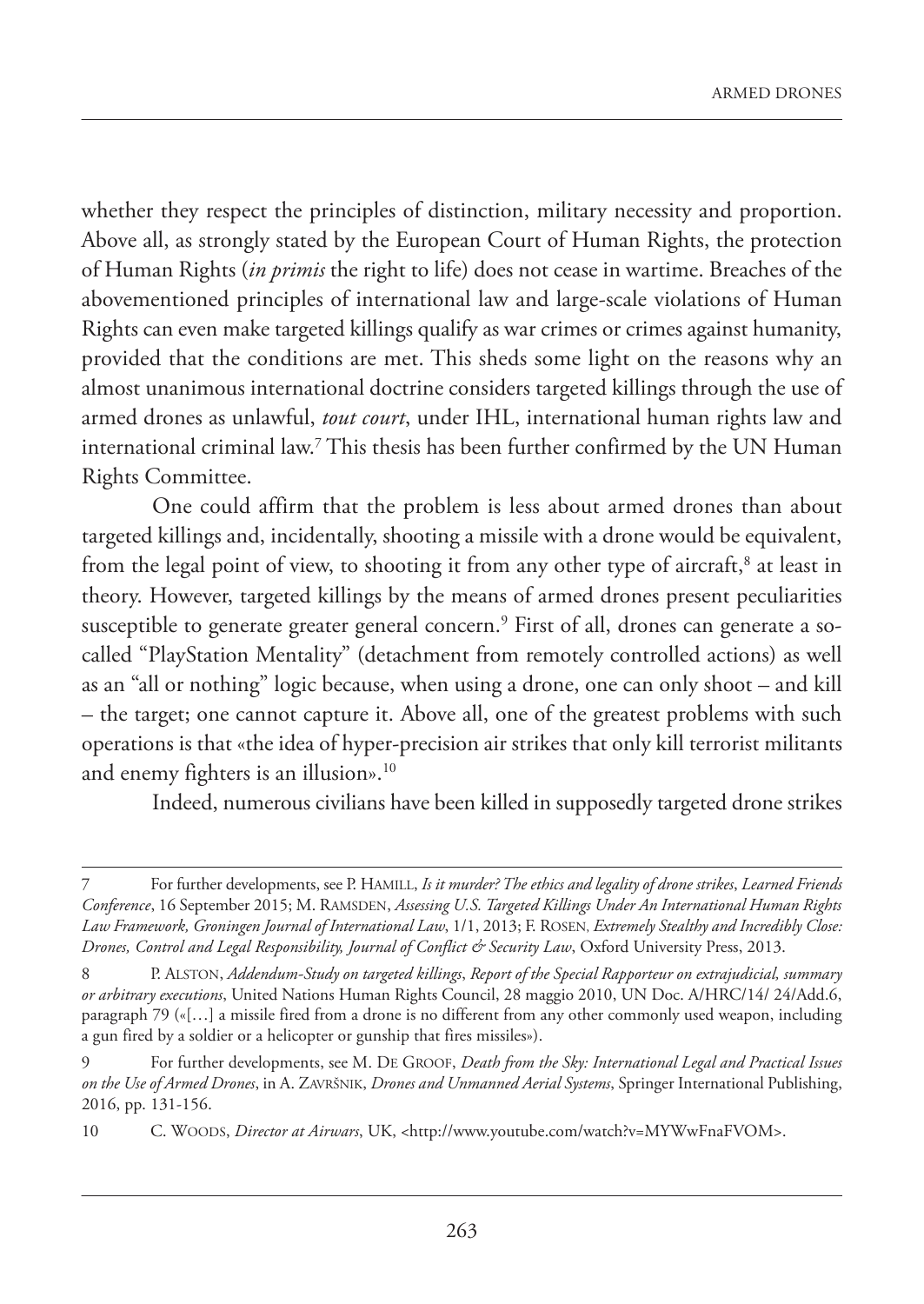to the point where some consider that they were not just *collateral damage* but *the overwhelming proportion of drone strike victims*. <sup>11</sup> as demonstrated by the hundreds of civilian victims in recent years, targeted killings executed by armed drones are more vulnerable to errors. From the data made publicly available by the White House, it appears that, on average, one civilian is killed every seven drone strikes committed by the CIA. Among those civilian victims, there is also an Italian: Giovanni Lo Porto was killed by a U.S. drone in an attack on the Afghanistan-Pakistan border, as part of a counterterrorism operation.<sup>12</sup>

lo porto was an italian humanitarian worker for *Welt Hunger Hilfe*, a German nGo with activities in pakistan. in 2012, a few weeks after his arrival in pakistan, he was kidnapped by a jihadist cell and was held captive for almost three years. During this long period, the Italian authorities on the field tried to obtain his liberation. But just while they were reassuring his family, he was killed in a lethal strike by a U.S. drone targeting Al-Qaeda officials. This event came to light only in April 2015 during a press conference where the then-President of the United States, Barack Obama, officially recognized the responsibility of the U.S. The Lo Porto family managed to obtain an unofficial meeting with the U.S. diplomatic representatives, where they were handed the report of an internal investigation conducted by an *ad hoc* team. This report confirmed and validated the operation excluding any failure to comply with the Rules of Engagement and other norms regulating drone operations.

#### *3. Transparency, control, accountability*

This contribution will not delve further into the legitimacy of the practice of targeted killings by means of drones. Nevertheless, there appears to be a clear need to assess the (un)lawfulness of such operations, at least on a case by case basis, and to be able to determine who can potentially be held liable for them. what is lacking, though,

<sup>11</sup> For further developments, see S. AKBAR, "*Drones: Beyond the myths of precision and legality" in ECCHR*, Litigating drone strikes: Challenging the Global Network of Remote Killing, ECCHR report, Berlin, May 2017.

<sup>12</sup> ECCHR, *US drone strikes: The killing of Giovanni Lo Porto in Pakistan*, ECCHR Case Report, May 2018; C. CuCCo-d. mauri, *Omicidi mirati a mezzo drone: brevi riflessioni a margine del caso "Lo Porto" tra diritto penale e diritto internazionale*, *Diritto penale contemporaneo*, 5/2018.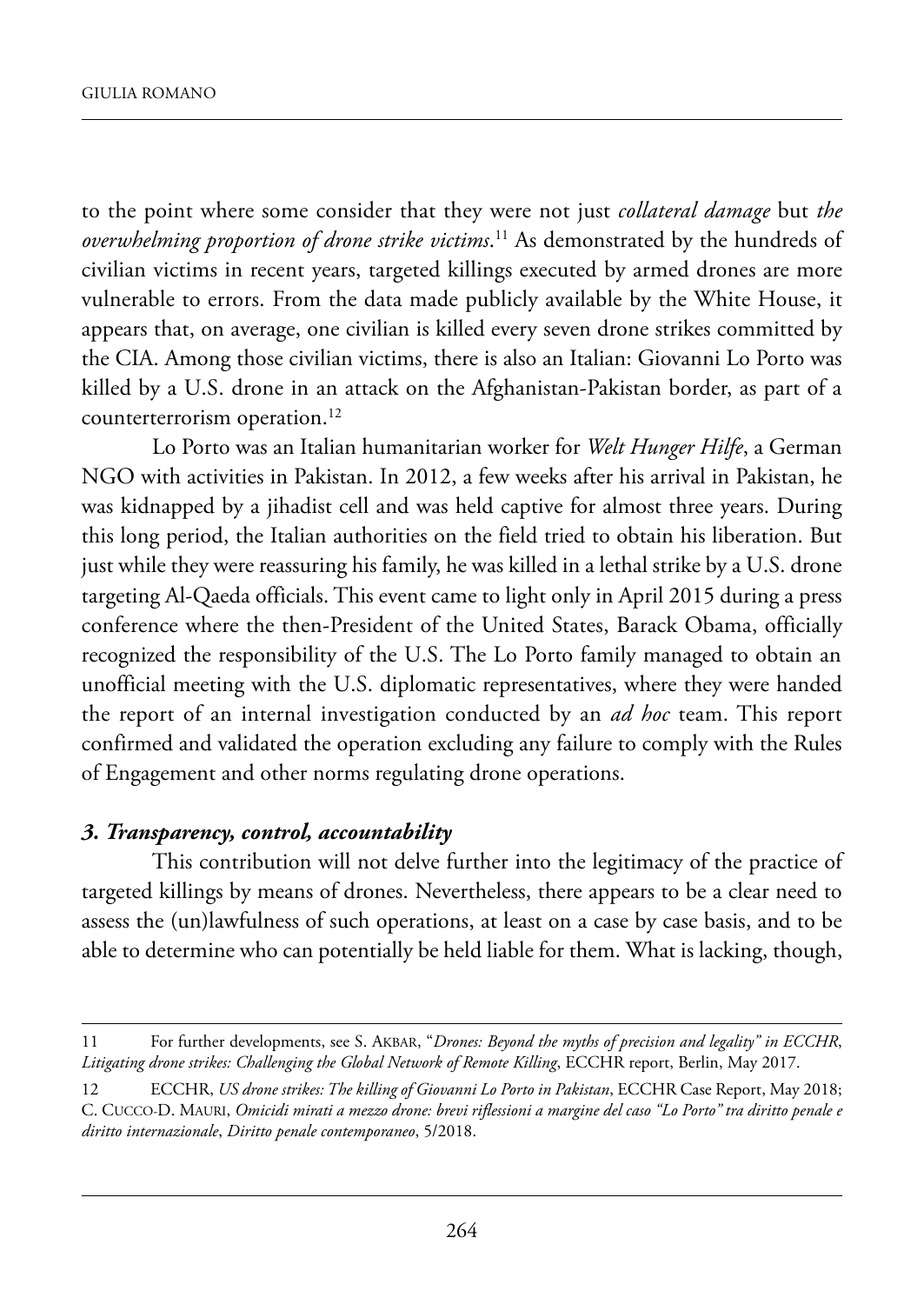is the formal acknowledgement of such unlawfulness by a judicial authority. Despite various attempts by researchers, lawyers and activists – in particular the Berlin-based European Center for Constitutional and Human Rights (ECCHR) – these cases have not seen the scrutiny of national courts. indeed, the numerous legal and practical difficulties in ensuring the effective enforcement of international and criminal law in those cases leaves, in fact, many irreconcilable doubts, and, so far, the matter has remained confined to doctrinal debate only. In several States, it has emerged clearly how the civilian victims of drone strikes are completely deprived from any recourse, both at the civil and criminal levels<sup>13</sup> and, in this context of "denial of justice," international doctrine continues to maintain the necessity for domestic courts to exercise their jurisdiction over such operations.

Unsuccessful attempts have been made to prosecute targeted killings in the U.S.<sup>14</sup> and Israel. The sole exception is the High Court of Peshawar, Pakistan,<sup>15</sup> which condemned the targeted killings by drones in tribal areas as crimes by the United States and as violations of pakistan's sovereignty, therefore considering those actions as breaches of international law and its principles on the use of force. following this decision, the Court ordered the State of Pakistan to immediately take measures to safeguard the right to life of Pakistani citizens and every person situated in that area. Other unsuccessful attempts have also been made before the Italian and German courts. In addition, an appeal before the European Court of Human Rights (ECHR) did not bear fruit either. Indeed, the U.S. are not party to the Convention and the ECHR case law is very restrictive as regards the extraterritorial application of the Charter.

an analysis of these unsuccessful attempts reveals several obstacles in bringing targeted killing cases before national courts. first of all, the details of international police and counterterrorism operations are often considered state secrets, which limits the

<sup>13</sup> For further developments, see N. COLACINO, *Impiego di droni armati nella lotta al terrorismo e accesso alla giustizia da parte delle vittime*, *Rivista di diritto dei media*, 2/2018, media laws.

<sup>14</sup> See for example R. ROSEN, "*Drones and the US Courts", Journal of the National Security Forum*, 37/5, 2011.

<sup>15</sup> peshawar high Court, 11 april 2013, writ petition n. 1551-p/2012, <www.peshawarhighcourt.gov.pk/ image\_bank/Mr\_Justice\_Dost\_Muhammad\_Khan/wp1551-12.pdf>.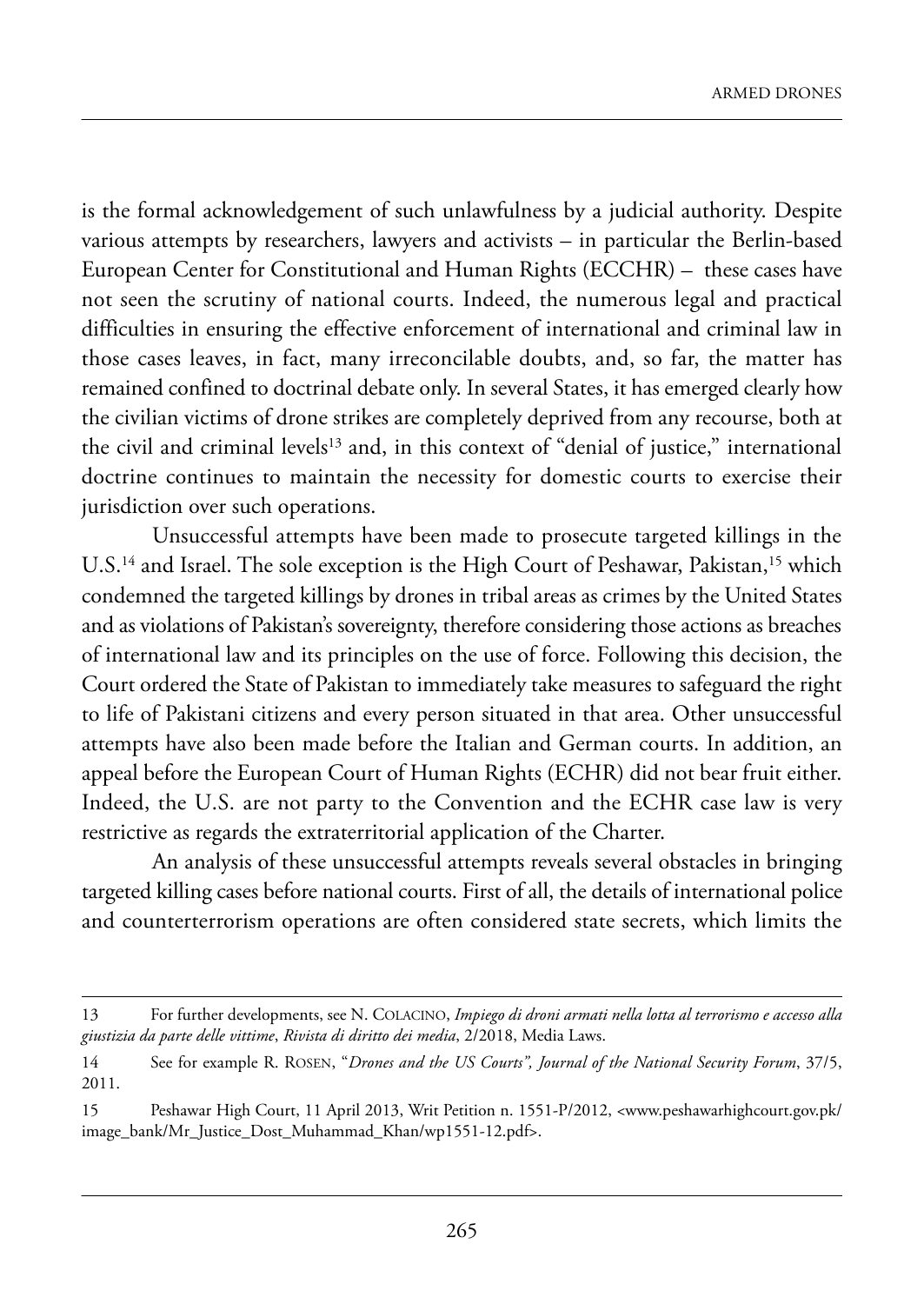possibilities to ascertain the facts and build the case. A second major challenge relates to determining the competent jurisdiction. it is almost impossible to conduct prosecutions in countries other than the ones where the attacks take place. However, as previously mentioned, those countries often suffer from grave instability and are therefore hardly able to carry out justice effectively. Moreover, in Italy as well as in other countries, the general criterion that determines jurisdiction is territoriality, even though it is moderated by other specific criteria, such as the so-called "passive subject criterion", which was used in the Lo Porto case. Nevertheless, according to the Italian legislation, a crime committed against an Italian citizen in a third country falls within the jurisdiction of Italy only if very strict conditions are met. To sum up, barring the application of universal jurisdiction (which in limited situations provides courts with jurisdiction over crimes regardless of where they were committed, by whom, and against whom), the chance of activating the national criminal justice apparatus in cases of drone strikes in third countries remains tenuous.

In addition to the issues of transparency and jurisdiction, further difficulties are encountered when it comes to ascertain the individual liability of the numerous subjects that participate in such operations: we are talking about a type of technology that requires the theoretical and practical participation of many individuals, from the top commander who authorizes the operation to the people responsible for collecting data on the target (and confirming that it can be attacked), the officer giving the specific order to engage, the operator who materially pilots the drone and pushes the "fire" button, etc. In the case of the drone strike that killed Giovanni Lo Porto, for example, it was only possible to precisely identify one responsible individual: the head of the CIA, responsible for authorizing drone operations. The Prosecutor's Office of Rome, after two years of investigation, decided to drop the homicide charges, simply acknowledging that a military operation had been conducted by the U.S. in the context of an armed conflict and that the death of Giovanni Lo Porto was obviously due to a mistake. therefore, the prosecutor concluded that no liability, even *in abstracto*, could arise from the death of Giovanni Lo Porto.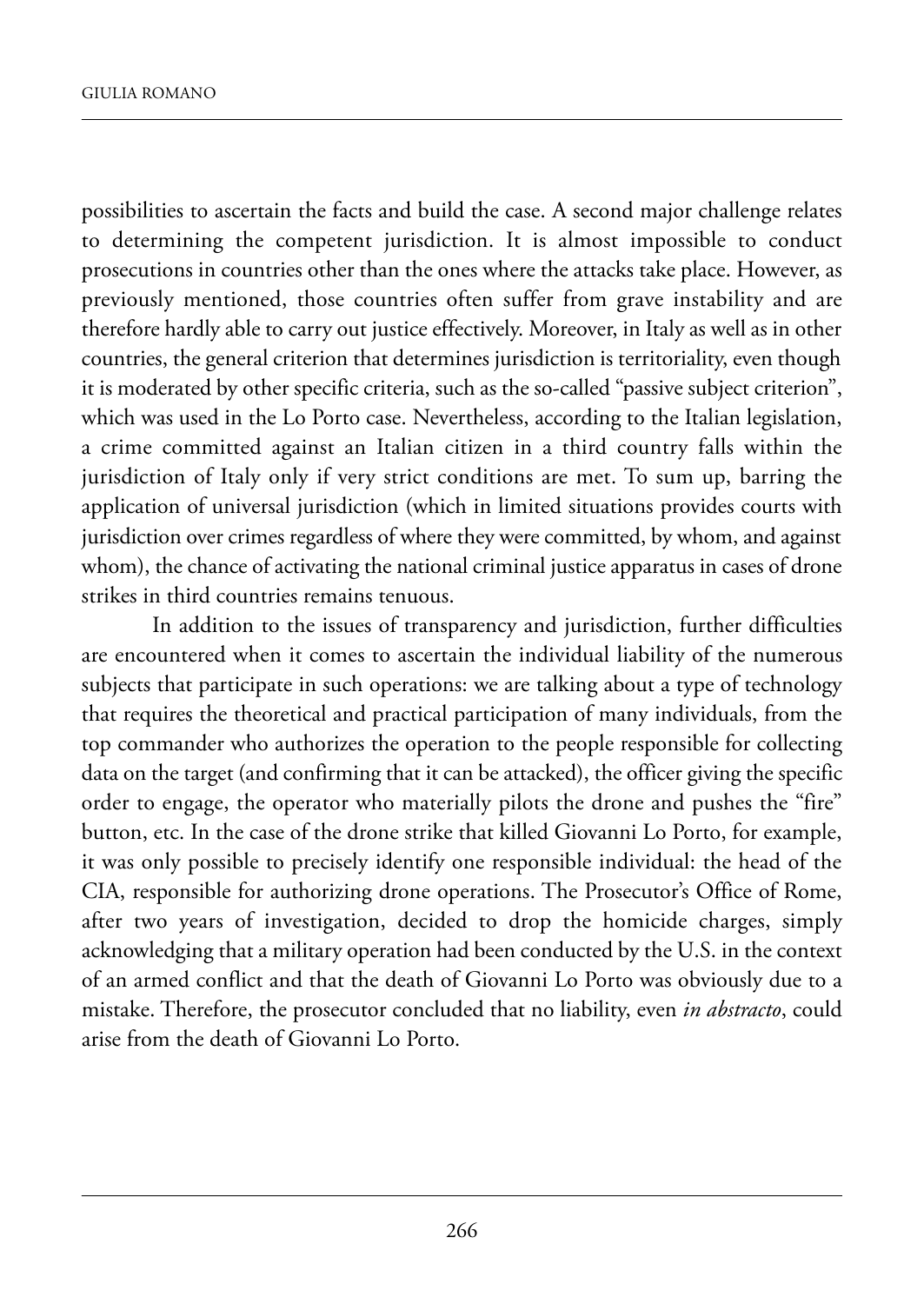## *4. The responsibility of Third States: Italy and the military base in Sigonella*

Considering the great difficulty of ensuring judicial control over the responsibility of individual participants to drone operations, international doctrine has been exploring, as an alternative, the possible liability of third States that assist, through various means, the U.S. in committing targeted killings.<sup>16</sup> The United Kingdom, Germany, the Netherlands, Denmark and Italy are reportedly involved in the U.S. drone program.<sup>17</sup>

In 2016, three Yemeni citizens, whose partners had been killed by a U.S. drone bombing, lodged a complaint in the Administrative Tribunal of Cologne, Germany. This legal action aimed to hold the German government partially liable due to its participation in the lethal strikes program conducted in Yemen by means of drones taking off from the Ramstein base. The Tribunal considered the case as admissible and acknowledged the role played by the Ramstein base in the U.S. targeted killings program. At the same time, it excluded that the German government had any obligation to prevent the use of the base for drone operations. The plaintiffs then filed an appeal before the Superior Administrative Tribunal of Münster, currently still pending.

The Italian State would be well-advised to follow the developments of the German case, being indirectly – or perhaps even directly – concerned by the legal problem at hand, due to the Italian-American military base in Sigonella, Sicily. This base occupies a strategic position at the heart of the Mediterranean Sea, on the Eastern part of Sicily, within reach of the North African and Near Eastern regions. While the presence of drones in Sigonella can be retraced to 2013,<sup>18</sup> in February 2016, the Wall Street Journal<sup>19</sup> spread the news about an agreement – without further specification –

<sup>16</sup> For further developments, see C. MELONI, *State and Individual Responsibility for Targeted Killings by Drones*, in F. Santoni de Sio and E. Di Nucci (eds.), *Drones and Responsibility: Legal, Philosophical and Socio-technical Perspectives on the Use of Remotely Controlled Weapons*, 2016, pp. 47-64; G.-J.a. knoops, *Drones at Trial. State and Individual (Criminal) Liabilities for Drone Attacks*, *International Criminal Law Review*, 14, 2014, pp. 42-81.

<sup>17</sup> ECCHR *case report on US airbase Sigonella*, <www.ecchr.eu/fileadmin/Fallbeschreibungen/Drones\_US\_ Italy\_Sigonella\_Case\_Report\_en.pdf>.

<sup>18</sup> f. tosato, *Impiego di velivoli 'Global Hawk' presso la base militare di Sigonella, Osservatorio di Politica Internazionale*, may 2013.

<sup>19</sup> The article is available at <www.wsj.com/articles/italy-quietly-agrees-to-armed-u-s-drone-missions-overlibya-1456163730>.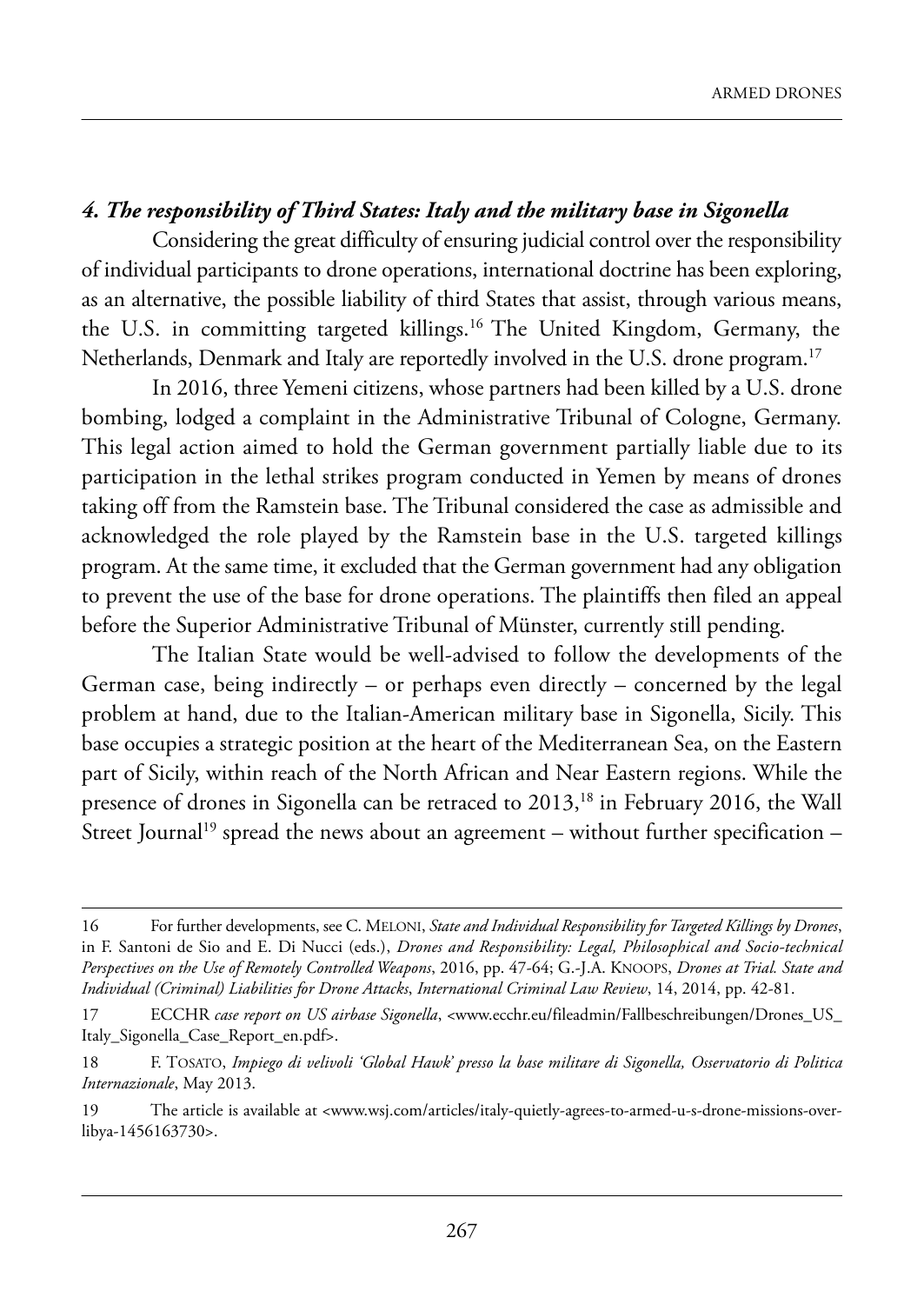between Rome and Washington about the arming of U.S. drones in the Sigonella base. Nevertheless, since then, the terms of the agreement have not been published $^{20}$  and the growing use of this technology is not met by equal attention from neither the political sphere nor public opinion.

For this reason, in March 2017, the ECCHR filed three requests on the basis of the 2016 freedom of information act, in order to access information on the legal framework regulating the stationing and use of U.S. drones in Sigonella. The public administration denied the request on grounds of state secrets as well as national and security interests. The ECCHR then filed a complaint to the *Tribunale Amministrativo Regionale* (TAR) in Rome. However, the judge found the complaint to be inadmissible because the U.S. Government had not been notified while it had a counter-interest in the request. In March 2018, the ECCHR appealed this decision before the *Consiglio di Stato*, which is Italy's highest administrative jurisdiction, and argued against the TAR's interpretation concerning the need to notify the counterpart in FOIA litigations. Another of the ECCHR's central arguments is that the State cannot prescind from transparency for such crucial decisions that influence the government's policy on fundamental rights (including the right to life and the limits of lawful recourse to lethal force). At the time of writing, this procedure is still pending.

a potential disclosure of the agreement would provide interesting elements for a legal analysis of the sigonella drones case. Given that the formal involvement of the Ramstein base in the execution of targeted killing missions was recognized, it is not completely unrealistic to think that, in the near future, the question of the responsibility of the Italian State would be brought before domestic jurisdictions, in particular administrative courts.

Indeed, Sigonella is a so-called joint-combined base, meaning that it is managed by NATO, Italy and the USA. According to the 2006 Technical Arrangement regulating its functioning, the base is under Italian command, leaving however the U.S. Commander fully in charge of military control over U.S. personnel, equipment and

<sup>20</sup> some exponents of the italian Government – including the then-minister of foreign affairs Gentiloni, the then-Minister of Defence Pinotti and the then-Prime Minister Renzi – have declared that Italy had indeed authorized punctual operations involving armed drones to purely defensive ends.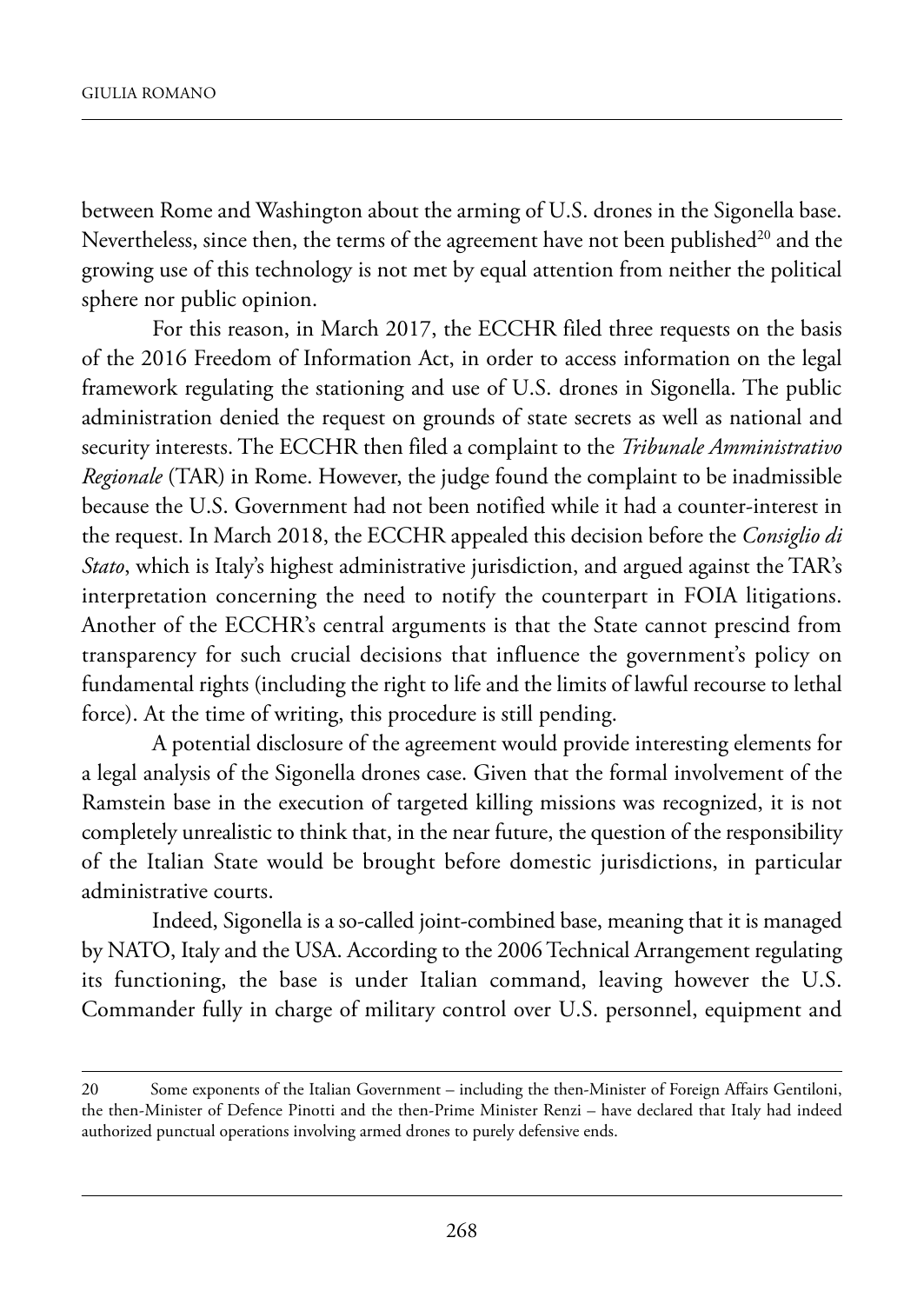operations. Notwithstanding this, the U.S. Commander has the obligation to notify the Italian Commander of "all significant U.S. activities", which would reasonably include international operations involving armed drones. On his side, the Italian Commander must notify the U.S. Commander if the planned activities breach applicable Italian law. This could potentially constitute a basis to hold the Italian State liable for the U.S. drone strikes carried out from Sigonella in Libya and North Africa.<sup>21</sup>

#### *5. Concluding remarks*

In front of the "state secrets" argument used to deny requests for information, one question comes to mind: *quis custodiet ipsos custodes*? Notwithstanding various opinions as to the legitimacy of the killings, the idea that they cannot be completely exempt from any consideration of legality seems shared. It cannot be possible for drone strikes to avoid scrutiny *a priori* (due to the lack of transparency in their authorization) but also *a posteriori* (due to jurisdictional issues). in the specific case of italy, where operations involving armed drones are still being conducted from sigonella, a potential solution might lie in the use of the territoriality criterion. Indeed, since the conduct originates from the sicilian military base, it would fall under the jurisdiction of the Italian courts. Alternatively, the Italian concept of territorial jurisdiction could be reevaluated in the light of the so-called "universal jurisdiction". On that note, as shown by the doctrine, Italian criminal law has long been expanding its jurisdictional reach to the point where some authors, *de jure condendo*, no longer talk about the criterion of "tempered territoriality" but of "tempered universality".

In this fast-changing legal landscape, observing the evolutions of case law will be crucial, with particular attention to the Freedom of Information Act request for the Sigonella operations. Moreover, cases before the European Court of Human Rights also have the potential for breakthroughs in the field. Indeed, there currently are pending cases relating to the possibility of investigating "extraterritorial" violations of the rights

<sup>21</sup> D. MAURI, *Quali responsabilità italiane per le operazioni dei droni armati a Sigonella?* in C. MELONI, Armed *drones in Italy and Europe: problems and perspectives*, *Diritto Penale contemporaneo,* 2017, [<archiviodpc.diritto](archiviodpc.dirittopenaleuomo.org/d/6399-droni-armati-in-italia-e-in-europa-problemi-e-prospettive) [penaleuomo.org/d/6399-droni-armati-in-italia-e-in-europa-problemi-e-prospettive>.](archiviodpc.dirittopenaleuomo.org/d/6399-droni-armati-in-italia-e-in-europa-problemi-e-prospettive)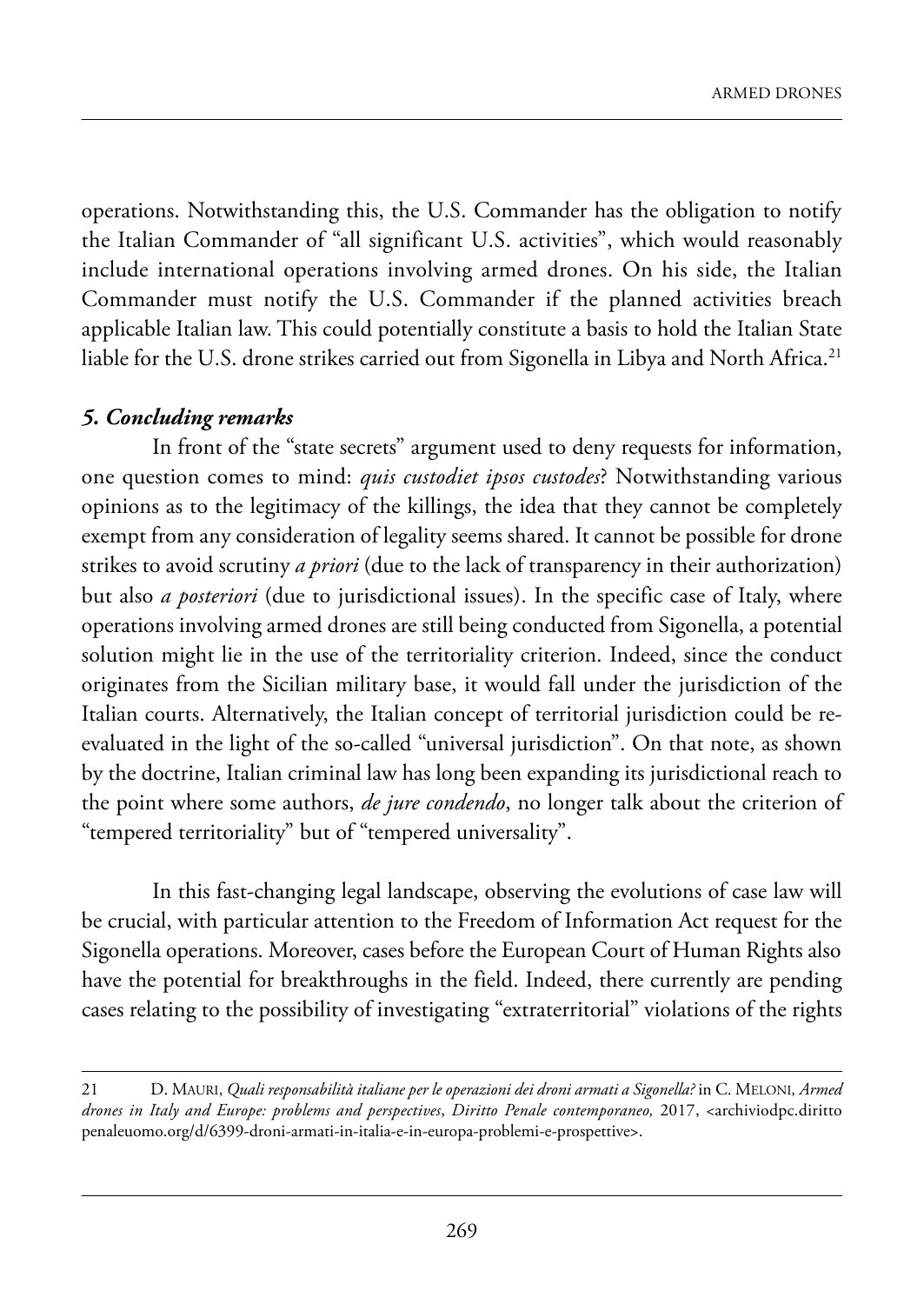guaranteed by the Convention (*i.e.*, violations committed by non-signatory states). Should the Court soften its  $-$  traditionally very conservative  $-$  stance on the extraterritorial application of the Convention, this would allow it to decide upon the legality of targeted killings by means of armed drones. in this regard, a plausible doctrine states that at least the negative obligations to protect Human Rights should apply regardless of whether a state has control over a territory or an individual, and the obligation to refrain from taking lives arbitrarily would fall into that category. There are thus strong arguments in favor of extending the extraterritorial application of the Convention to drone operations.<sup>22</sup>

In the case where the drone operations in Sigonella fell under the jurisdiction of italian courts, there would still be important questions in need of further in-depth research. first of all, given the peculiar nature of the military base, the judge would need to consider the distinction between military and "regular" criminal law, as well as the functional immunity of Italian and U.S. military officers. In this respect as well, case law is of fundamental importance. in particular, the italian Constitutional Court stated the following:

«The Italian judge's obligation to refuse jurisdiction in the case of requests for civil damages for crimes against humanity committed iure imperii by a foreign State on Italian territory, when there are provided no other forms of judicial reparation for such violations of fundamental rights, is […] contrary to the fundamental principle of judicial protection of fundamental rights, as outlined in articles 2 and 24 of the Italian Constitution. [...]

The total sacrifice of one of the supreme principles of the Italian legal order, which include, without a doubt, the right to access to a judge who protects inviolable rights stemming from the joint reading of articles 2 and 24 of the Constitution of the Italian Republic, on the basis of the immunity granted to a foreign State on Italian soil, cannot be justified nor tolerated when it comes to protecting the illegitimate exertion of

<sup>22</sup> M. PERTILE, *Droni armati e diritto internazionale*, in C. MELONI, Armed drones in italy and europe: problems *and perspectives*, *Diritto Penale contemporaneo,* 2017.